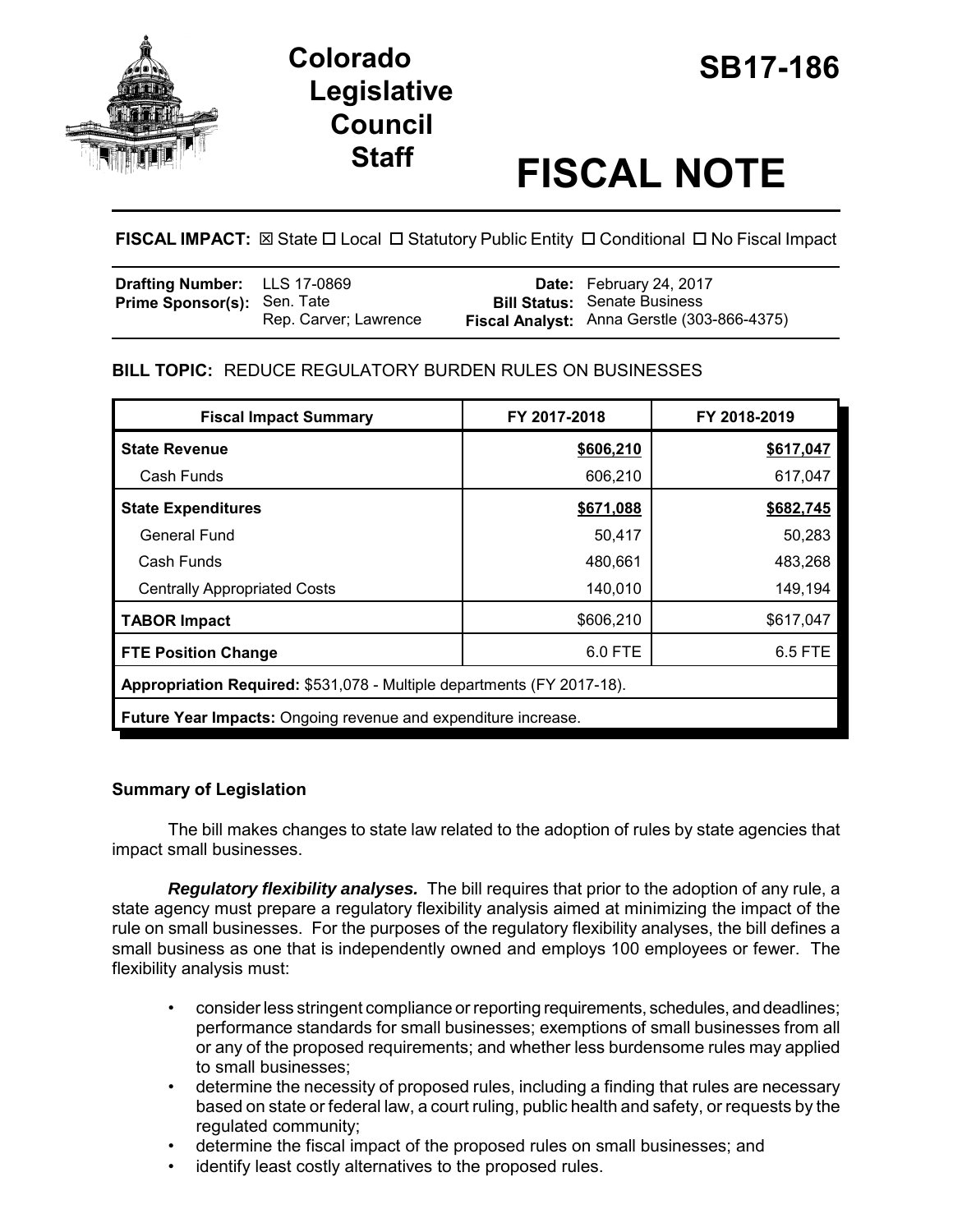February 24, 2017

If the proposed rule is adopted, the agency must adopt the least costly alternative and any exemptions or less burdensome rules identified in the flexibility analysis, unless the agency provides written justification. The regulatory flexibility analysis must be made available five days prior to a public hearing, and must be filed with the Secretary of State's Office (SOS) at the same time as the notice of proposed rulemaking and the proposed rules.

If a small business is adversely affected by an action of an agency, or not satisfied with the flexibility analysis, the business may file a request with the Department of Regulatory Agencies (DORA) for the agency to prepare a cost-benefit analysis. The executive director of DORA must decide whether to require a cost-benefit analysis and may adjust the rulemaking schedule accordingly.

*Outreach.* Under current law, agencies must convene a representative stakeholder group to participate in public rulemaking hearings and submit views on the proposals. The bill requires state agencies proposing rules that likely impact small businesses to actively solicit representatives of small businesses to participate in the stakeholder groups, as well as to expand outreach and notification to small businesses that may not be represented by a trade association or lobbyist. The bill requires that DORA maintain a website that includes the regulatory flexibility analyses.

**Definitions.** Under the Administrative Procedures Act (APA), a small business is defined as a business with fewer than 500 employees. The bill modifies the definition in the APA to mean a business entity that is independently owned and operated, employs fewer than 500 employees, and has gross annual sales of less than \$6 million. This definition does not apply to the required regulatory flexibility analyses.

#### **Background**

*Rulemaking.* Under current law, administrative rules are promulgated in accordance with the APA. When an agency wants to promulgate a new rule or amend an existing rule, it must first file a "Notice of Proposed Rulemaking" with the SOS, which publishes a public notice in the Colorado Register. Once the notice is filed with the SOS, the public is allowed to offer comments on the proposed rule, and may request a cost-benefit analysis. Agencies must accept and consider comments from the public before the agency can adopt, amend, or otherwise change any regulation not explicitly exempted from the APA. Following a hearing on a proposed rule, the agency has 180 days to file adopted rules with the SOS. Table 1 shows the number of rules promulgated in 2015 and 2016 by department.

| Table 1. Rules Promulgated by Department in 2015 and 2016* |      |      |  |  |
|------------------------------------------------------------|------|------|--|--|
| <b>Department</b>                                          | 2015 | 2016 |  |  |
| Agriculture                                                | 6    | 18   |  |  |
| Corrections                                                | 0    | 0    |  |  |
| Education                                                  | 21   | 18   |  |  |
| Health Care Policy and Financing                           | 21   | 18   |  |  |
| <b>Higher Education</b>                                    |      |      |  |  |
| <b>Human Services</b>                                      | 27   | 46   |  |  |
| Labor and Employment                                       | 10   | 13   |  |  |
| Law                                                        |      |      |  |  |
| Local Affairs                                              | 64   | 59   |  |  |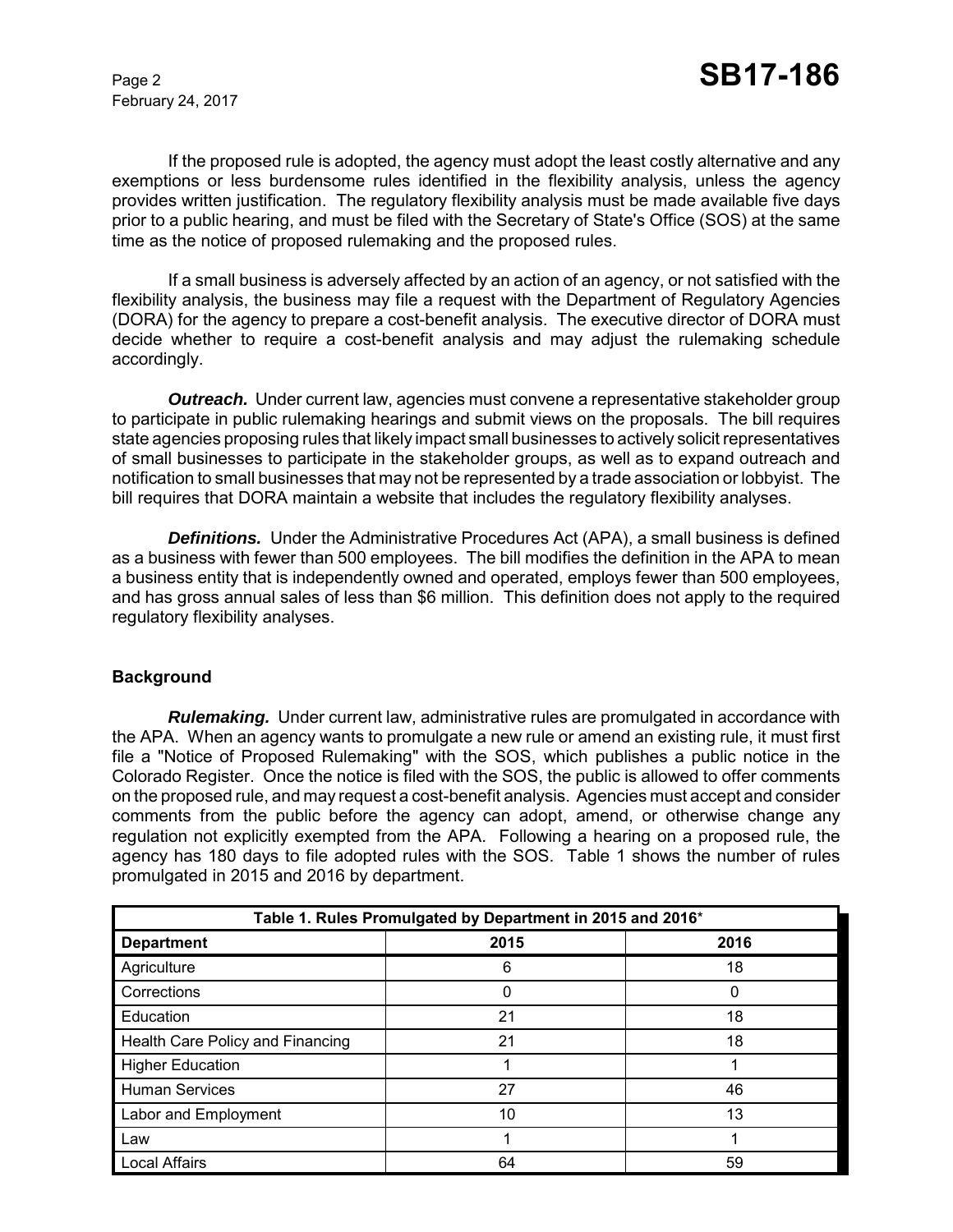February 24, 2017

| Table 1. Rules Promulgated by Department in 2015 and 2016 * (Cont.) |          |      |  |  |  |
|---------------------------------------------------------------------|----------|------|--|--|--|
| <b>Department</b>                                                   | 2015     | 2016 |  |  |  |
| <b>Military Affairs</b>                                             | 0        | 0    |  |  |  |
| <b>Natural Resources</b>                                            | 37       | 41   |  |  |  |
| Personnel and Administration                                        | 9        |      |  |  |  |
| <b>Public Health &amp; Environment</b>                              | 57       | 65   |  |  |  |
| <b>Public Safety</b>                                                | 12       | 8    |  |  |  |
| <b>Regulatory Agencies</b>                                          | 123      | 71   |  |  |  |
| Revenue                                                             | 71       | 79   |  |  |  |
| <b>State</b>                                                        | 6        | 3    |  |  |  |
| Transportation                                                      | 6        |      |  |  |  |
| Treasury                                                            | $\Omega$ | 0    |  |  |  |
| <b>TOTAL</b>                                                        | 472      | 443  |  |  |  |

*\* Rule review years go from November 1 to November 1.* 

#### **State Revenue**

*The bill increases state cash fund revenue to DORA, SOS, and the Department of Revenue (DOR), and the Department of Public Health and the Environment (CDPHE) by \$606,210 in FY 2017-18, and \$617,047 in FY 2018-19.* The bill will increase revenue to various cash funds in these departments to cover the increased direct and indirect cash-funded costs as a result of the bill.

#### **TABOR Impact**

This bill increases state cash fund revenue from fees, which will increase the amount of money required to be refunded under TABOR for FY 2017-18 and FY 2018-19. TABOR refunds are paid out of the General Fund. Since the bill increases the TABOR refund obligation without a corresponding change in General Fund revenue, the amount of money available in the General Fund for the budget will decrease by an identical amount.

#### **State Expenditures**

*The bill increases state expenditures by \$671,088 in FY 2017-18 and \$682,745 in FY 2018-19 for several state agencies.* Costs are listed by department in Table 2 for FY 2017-18 and Table 3 for FY 2018-19 and discussed below.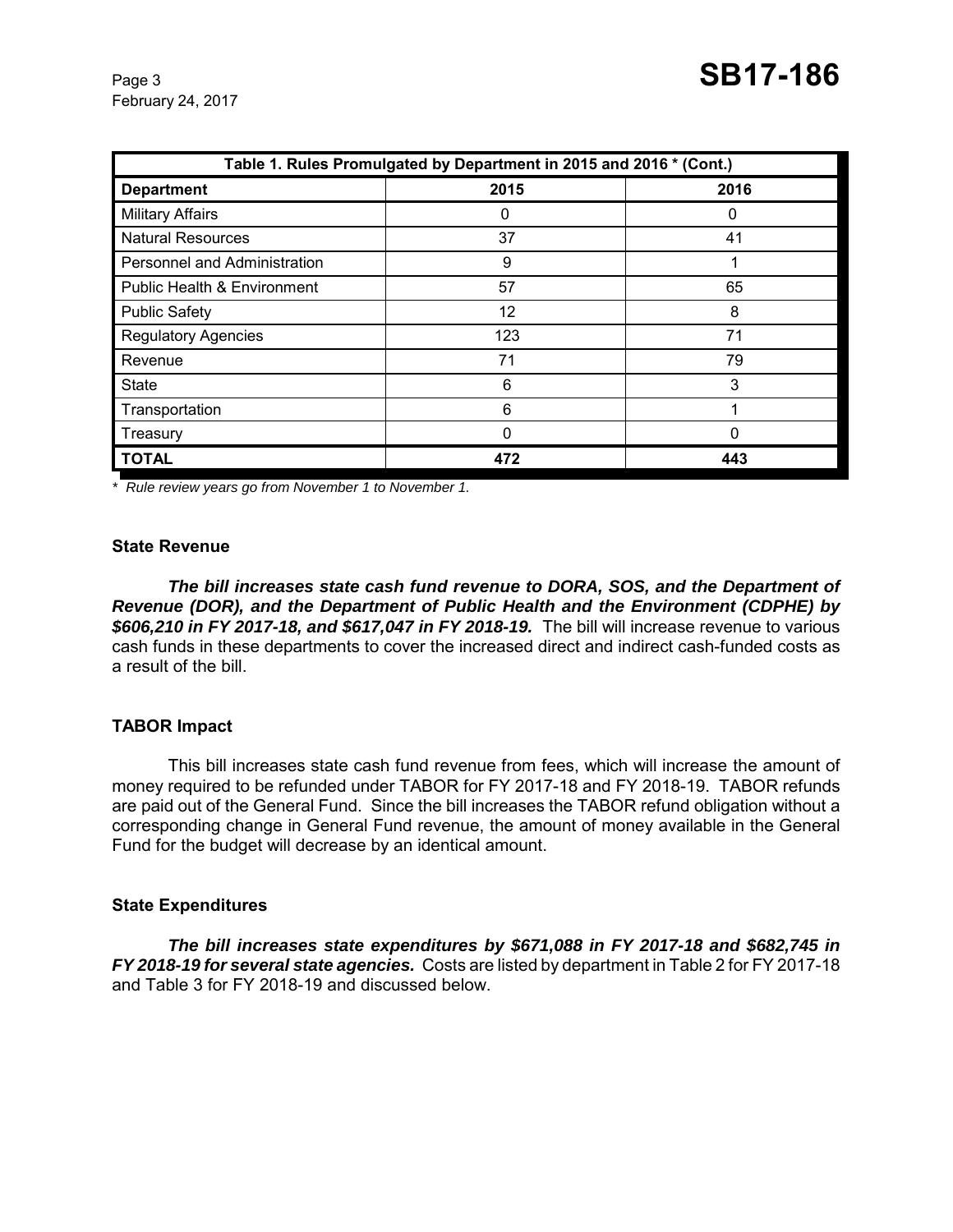| Table 2. Expenditures Under SB17-186 in FY 2017-18 |                                    |            |                          |                       |                                   |           |
|----------------------------------------------------|------------------------------------|------------|--------------------------|-----------------------|-----------------------------------|-----------|
| <b>Department</b>                                  | <b>Personal</b><br><b>Services</b> | <b>FTE</b> | Capital &<br>Operating   | Other<br><b>Costs</b> | <b>Centrally</b><br>Appropriated* | Total     |
| Public Health and<br>Environment                   | \$96,821                           | 1.2        | \$5,843                  |                       | \$44,601                          | 147,265   |
| <b>Public Safety</b>                               | 3,776                              | 0.1        | $\overline{\phantom{a}}$ |                       | 1,646                             | 5,422     |
| Personnel and<br>Administration                    | 5,586                              | 0.1        |                          |                       | 1,328                             | 6,914     |
| <b>Regulatory Agencies</b>                         | 75,063                             | 0.8        | 5,463                    | 6,400                 | 13,240                            | 100,166   |
| Revenue                                            | 301,464                            | 3.8        | 22,422                   |                       | 79,196                            | 403,082   |
| Secretary of State                                 |                                    |            | $\overline{\phantom{a}}$ | 8,240                 |                                   | 8,240     |
| <b>TOTAL</b>                                       | \$482,710                          | 6.0        | \$33,728                 | \$14,640              | \$140,010                         | \$671,088 |

*\* Centrally appropriated costs are not included in the bill's appropriation.*

| Table 3. Expenditures Under SB17-186 in FY 2018-19 |                                    |            |                          |                |                                   |           |
|----------------------------------------------------|------------------------------------|------------|--------------------------|----------------|-----------------------------------|-----------|
| <b>Department</b>                                  | <b>Personal</b><br><b>Services</b> | <b>FTE</b> | Capital &<br>Operating   | Other<br>Costs | <b>Centrally</b><br>Appropriated* | Total     |
| Public Health and<br>Environment                   | 105,624                            | 1.3        | 1,235                    |                | 47,272                            | 154,131   |
| <b>Public Safety</b>                               | 4,532                              | 0.1        | $\overline{\phantom{a}}$ |                | 1,802                             | 6,334     |
| Personnel and<br>Administration                    | 6,703                              | 0.1        | $\overline{\phantom{a}}$ |                | 1,429                             | 8,132     |
| <b>Regulatory Agencies</b>                         | 81,887                             | 0.9        | 805                      |                | 14,662                            | 97,354    |
| Revenue                                            | 328,870                            | 4.1        | 3,895                    |                | 84,029                            | 416,794   |
| <b>TOTAL</b>                                       | \$527,616                          | 6.5        | \$5,935                  | \$0            | \$149,194                         | \$682,745 |

*\* Centrally appropriated costs are not included in the bill's appropriation.*

*Assumptions.* The bill requires that a regulatory flexibility analysis be performed for all proposed rules. The fiscal note assumes that the analyses of rules that do not impact small businesses can be accomplished within existing appropriations. For rules that do impact small businesses, the fiscal note assumes up to 50 hours per rule is required, depending on the department. FY 2017-18 costs have been prorated to assume an August 1 start date and the General Fund paydate shift.

In addition, the fiscal note assumes that additional expenditures required to conduct a cost-benefit analysis requested by a small business will be initially accomplished within existing appropriations. Cost-benefit analyses can be requested under current law, so any change is expected to be minimal. Should an agency require additional resources, the affected agencies will request them through the annual budget process.

*Public Health and Environment.* CDPHE requires 1.2 FTE in FY 2017-18 and 1.3 FTE in FY 2018-19, paid from the General Fund and cash funds, to conduct substantial regulatory flexibility analyses of 57 rules per year.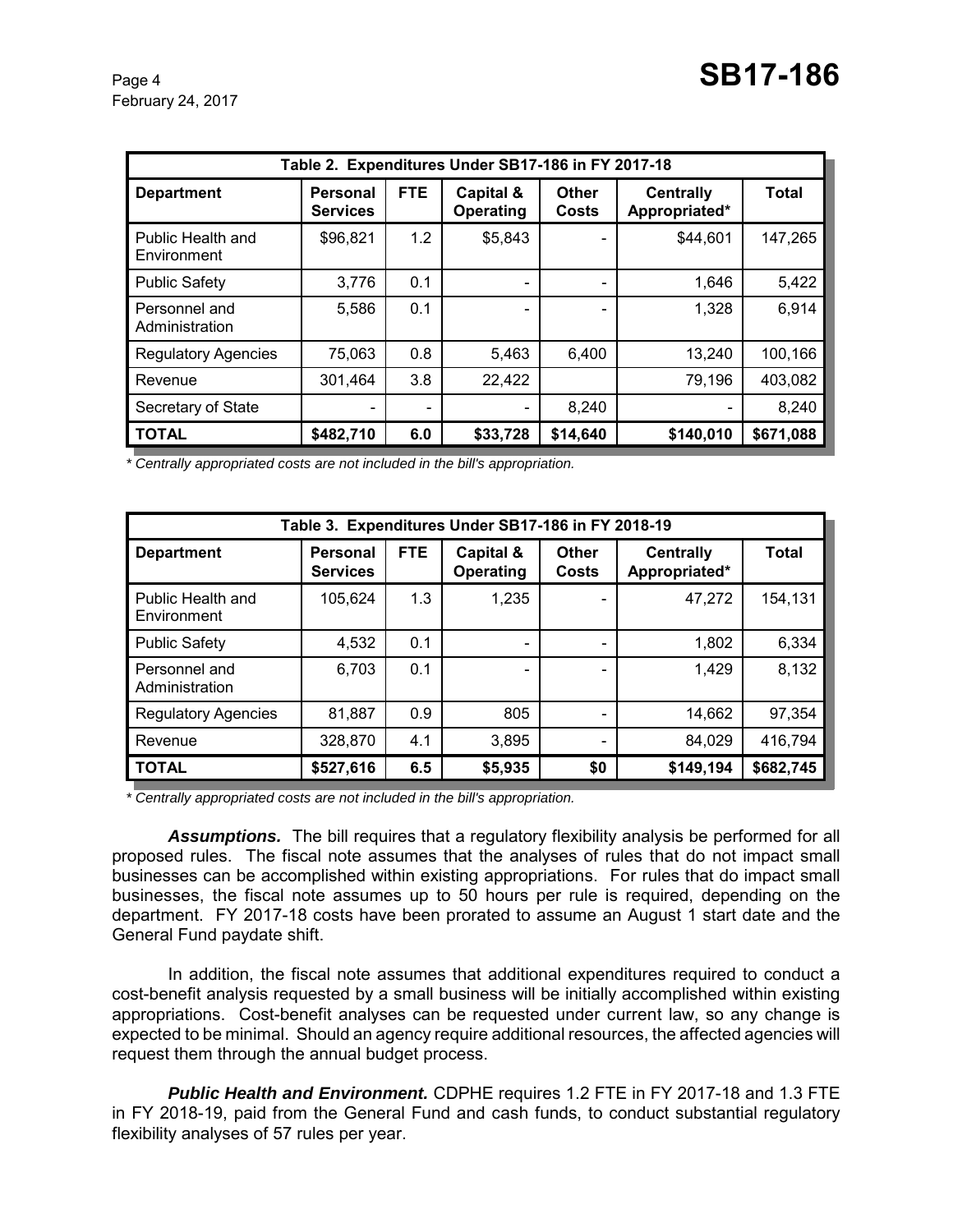February 24, 2017

**Public Safety.** The Department of Public Safety requires 0.1 FTE, paid from the General Fund, to conduct substantial regulatory flexibility analyses of six rules per year beginning in FY 2017-18.

*Personnel and Administration.* The Department of Personnel and Administration requires 0.1 FTE, paid from the General Fund, to conduct regulatory flexibility analyses of six rules per year beginning in FY 2017-18.

*Regulatory Agencies.* DORA requires 0.8 FTE in FY 2017-18 and 0.9 FTE in FY 2018-19 to conduct substantial regulatory flexibility analyses of 94 rules per year and accept requests by aggrieved small businesses for cost-benefit analyses. In addition, DORA requires \$6,400 to establish a one-stop website for all regulatory flexibility analyses in FY 2017-18.Expenditures are from various cash funds within the divisions of real estate, insurance, professions and occupations, and securities in DORA.

*Revenue.* The DOR requires 3.8 FTE in FY 2017-18 and 4.1 FTE in FY 2018-19 to conduct substantial regulatory flexibility analyses on 349 rules. Rules made by the Enforcement Business Group (EBG) and Tax Division are the most heavily impacted and require an average of 28 hours and 13 hours per rule, respectively. Of the expenditures, \$291,044 are from the EBG Administration Cash Fund, and \$32,842 are from the General Fund.

*Secretary of State***.** The bill increases expenditures in the SOS by \$8,240 in FY 2017-18 to modify the administrative rules online filing system to allow an agency to attach the regulatory flexibility analysis and to publish the analysis in the Colorado Register. The expenditure is funded by the SOS Cash Fund. The fiscal note assumes 80 hours of computer programming at a rate of \$103 per hour. Additional workload to conduct outreach to small businesses and complete the regulatory flexibility analysis for SOS rules can be accomplished within existing appropriations.

**Department of Law.** The bill may increase the legal services required by state agencies to conduct rulemaking. The workload is expected to be initially accomplished within existing appropriations. Should individual agencies require additional legal services, they will request them through the annual budget process.

*All state agencies — outreach.* The bill increases the workload for state agencies to conduct additional outreach to small businesses. The fiscal note assumes that targeting small businesses that are not otherwise represented by trade organizations or lobbyists will be incorporated into each agency's existing outreach and stakeholder process. The workload is expected to be accomplished within existing appropriations.

*Minimally impacted state agencies.* With the exception of the departments discussed above, the bill increases the workload for all other state agencies to complete regulatory flexibility analyses during the rulemaking process. The increase is expected to be accomplished within existing appropriations; however, should any agency require additional resources, they will request them through the annual budget process.

*Centrally appropriated costs.* Pursuant to a Joint Budget Committee policy, certain costs associated with this bill are addressed through the annual budget process and centrally appropriated in the Long Bill or supplemental appropriations bills, rather than in this bill. Leased space is included to show the incremental impact of the additional FTE to the DOR, and calculated at a rate of 200 square feet per FTE at a rate of \$27 per square foot. Centrally appropriated costs also include indirect costs for CDPHE and the Department of Public Safety. The centrally appropriated costs subject to this policy are estimated in the fiscal note for informational purposes and summarized in Table 4.